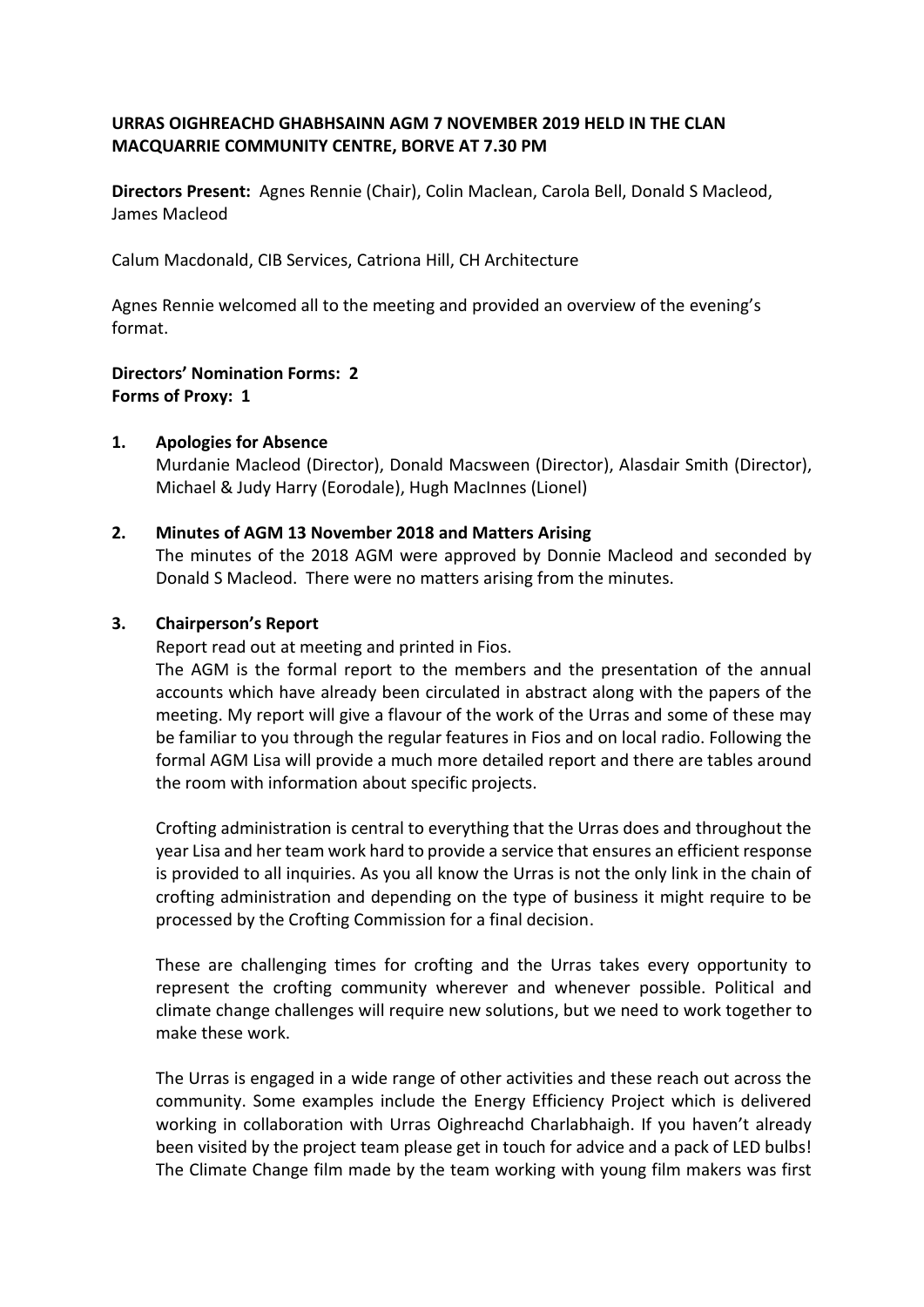screened in the CMCC in September and since then has been shown to great acclaim in schools and community centres all over the island.

Another very good example of a project that reaches across the community is the Duthchas heritage week and in this its second year it was a great success involving over 30 different events and aimed at all age groups. It was interesting this year that as well as local participants the number of visitors grew substantially.

The Community Investment Fund provided funds to a wide range of projects through the year and to mark reaching the quarter of a million pound mile-stone Lisa will give more details later. Many groups including school groups, townships, Port of Ness Harbour Association, Ness Social Club, Young at Hearts and Community Councils, have been able to successfully complete projects which without Urras CIF funds would have been difficult or impossible. None of this, would be possible without the income stream generated by the Baile an Truiseil wind project.

In May of this year we were very pleased to welcome Christine Amos to the staff team in the new role of Operations Manager. Christine's post includes supporting staff in the day to day running of projects and on a more strategic level supports the day to day running of the estate.

We were sorry to bid farewell to Malcolm Morrison who retired after several years working at the Habost Household Recycling centre as site supervisor, but we were very pleased that Ali Finlayson took on the role of site supervisor and he is now assisted by Jon Freck who has joined the Urras team. We also said goodbye to Courtney Morrison who completed her graduate placement in February this year.

I want to mention the fire that destroyed the Urras office on the morning of  $15<sup>th</sup>$ February. In some respects, it is still a very vivid memory and in other ways when I pass the site it's hard to believe it ever happened. I want to take this opportunity to say again how grateful we were to the fire service and everyone who helped to make the site safe. We were overwhelmed by the many messages of support and offers of practical help that came from other organisations locally and throughout the island. We appreciated every message received and took strength from the solidarity shown by fellow community organisations.

I think it's fair to say that this was a test which the Urras would not have chosen to be faced with just 12 years after being established. However, having been confronted with the reality of the devastation the resilience of the organisation was clearly demonstrated. By the Monday immediately following the fire, Lisa was working with core staff to consider options and within two weeks the staff team was together in South Dell in the Linux centre and later tonight, just 9 months after the fire our architect Catriona Hill will present the plans for the new building back on the site in Galson.

I want to express sincere thanks to Lisa and all her team for the way they handled the aftermath of the fire and were able so quickly to resume "service as usual" to the community.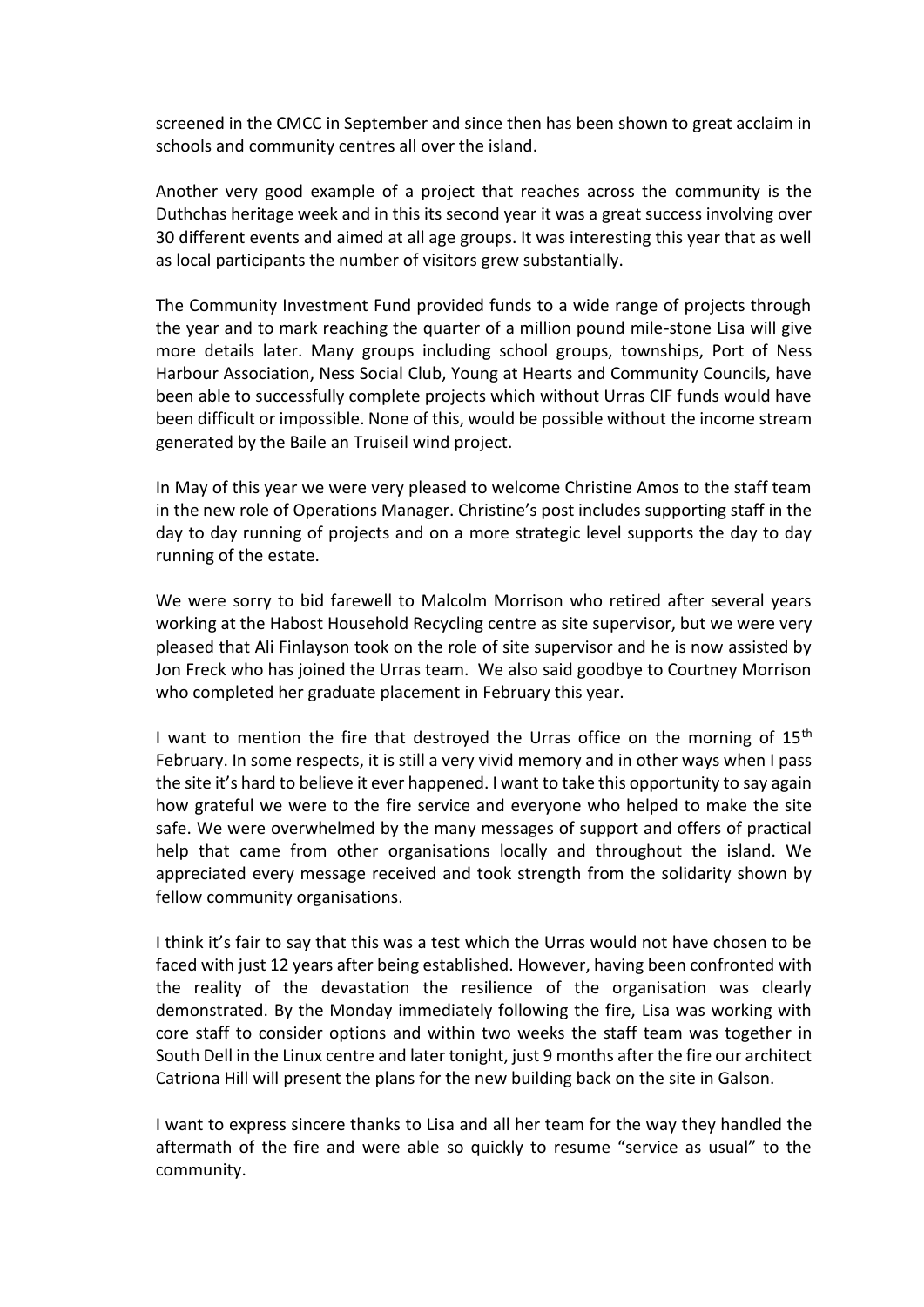I also want to take this opportunity to thank my fellow board members who have given generously of their time in this year with its unexpected challenges. I want to mention especially Mairi Smith who stepped down after many years' service.

Finally, I'd like to thank the members and especially those who continue to support the work of the Urras. We are always keen to welcome new members and would encourage anyone with an interest in the future of the community to join. We welcome visitors and encourage folk to call or write to us if you would like more information.

## **4. Report on the Director's Report and Audited Financial Statements for the period ended 30 September 2018.**

- 4.1 Calum Macdonald, CIB Services spoke to the report and the continuing development of the Trust. Looking first of all at the Statement of Financial Activities, the main income comes from Baile an Truiseil Wind Energy Project with a mix of rent income and grants making up the total. Expenditure figure of £173,483 is mainly salary costs and Community Investment Fund Awards totalling £90k for financial year. Total funds carried forward are £2,434,205 which builds on assets formed by the Trust giving this very credible figure.
- 4.2 The Balance Sheet on Page 3 shows a very strong performance by the Trust over the last 2 years. The balance is a good mix of Fixed Assets, Investments and Bank Balances. The Investment figure of £1,200,027 included £700,000 invested in Galson Estate Trading Ltd for the building the Business Centre. The cash balance of £432,207 is very healthy, and overall, there having been significant income and outputs over the year.
- 4.3 Questions were invited on this statement, with the following responses given. The Business Centre is wholly owned by Galson Estate Trading Ltd, which is a subsidiary of Urras Oighreachd Ghabhsainn. The fire has had no impact on this set of accounts and the insurance monies will help with the rebuild, with next year's figures reflecting the effect of the fire on the Balance Sheet.

### **5. Level of Membership Fee for 2019/20**

It was proposed that the fee remains at £1 and this was agreed by all present.

### **6. Appointment of Auditors**

It was proposed that CIB Services be reappointed as auditors of the company and this was agreed by all present.

### **7. Election of Directors**

Two directors are required to resign as part of the usual rotation (Carola Bell and Alasdair Smith). Both were renominated with no other nominations received and are duly re-elected to the board. The Chair encouraged people to put their names forward for election next year.

This concluded the formal business of the AGM.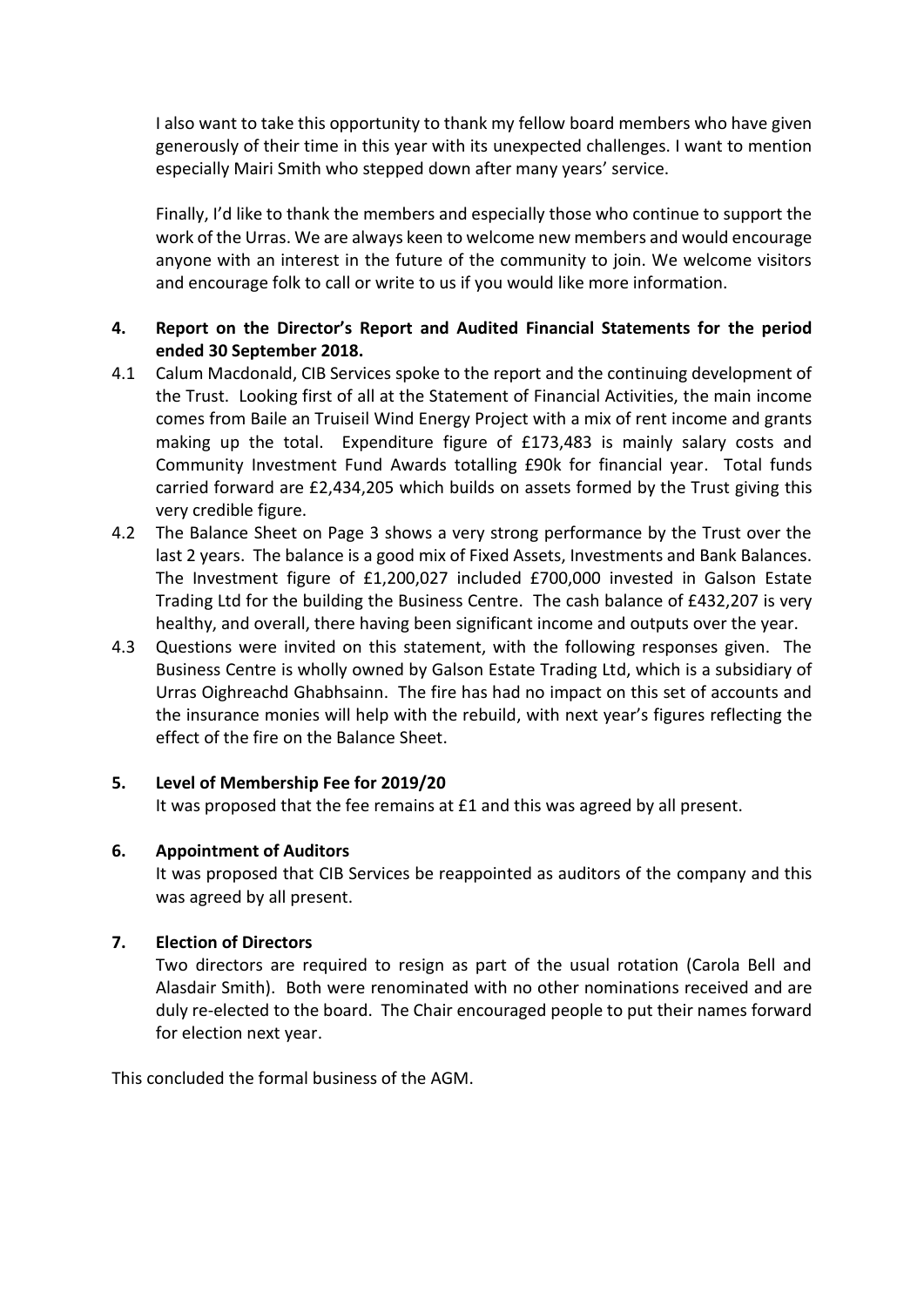An informal period of refreshments followed, giving those present a chance to look at the various stalls which were set up in the hall, reconvening at 8.15 pm for Part 2.

Lisa Maclean gave a slideshow presentation of the work of the Urras over the last year providing a brief overview of key areas of work and a little detail on the Community Investment Fund. The Urras employs 13 people, with a graduate placement starting next month, which will take the total to 14.

The Strategic Priorities for the community are:

- (1) Elderly Care
- (2) Crofting and Land Use
- (3) Tourism
- (4) Community Initiatives

Lisa gave an overview of each priority, with community care, health and wellbeing highlighted as a key priority during the consultation process.

**Community Led Support** - an approach being adopted by an increasing number of areas now in Scotland and other parts of the UK to address how communities, local organisations and partners can come together, working with statutory services to support people who are risk of being isolated, who are caring for a loved one, or who may need help themselves to continue to live at home

**Safe and Independent Living** – working with partner providers such as the Fire Service, a range of Community Planning Partners have come to consider how best to support people's independence at home by ensuring that their environment and circumstances are safe and protective. The focus has largely been around environmental issues: quality of housing; care and repair; home safety; aids and adaptations; and other technologies that promote safety at home.

**Mpower** – This initiative is run by the NHS, and you can ask for an appointment with a Wellbeing Adviser to visit you in your own home. A Wellbeing Plan will be created for you, to access other services which may be of benefit.

**Community Health Walks** – ongoing programme of walks around the estate.

**Sunnd** – health and wellbeing programme run over the winter months with and varied offering of activities.

**Tourism** - A tourism event in February 2019 was held to help inform a tourism strategy. One main area of feedback was the requirement for a destination/place-based website for visitors. We have been working on this and will launch the website ahead of the 2020 tourist season.

**Crofting and Land Use** – Strengthening the relationship with the John Muir Trust (JMT) having recently signed a "Memo of Understanding", which will support a transition project in the early part of 2020 for P7 schools across this estate and across Carloway Estate, supporting young people to achieve their JMT Discovery Award. As part of our agreement with JMT we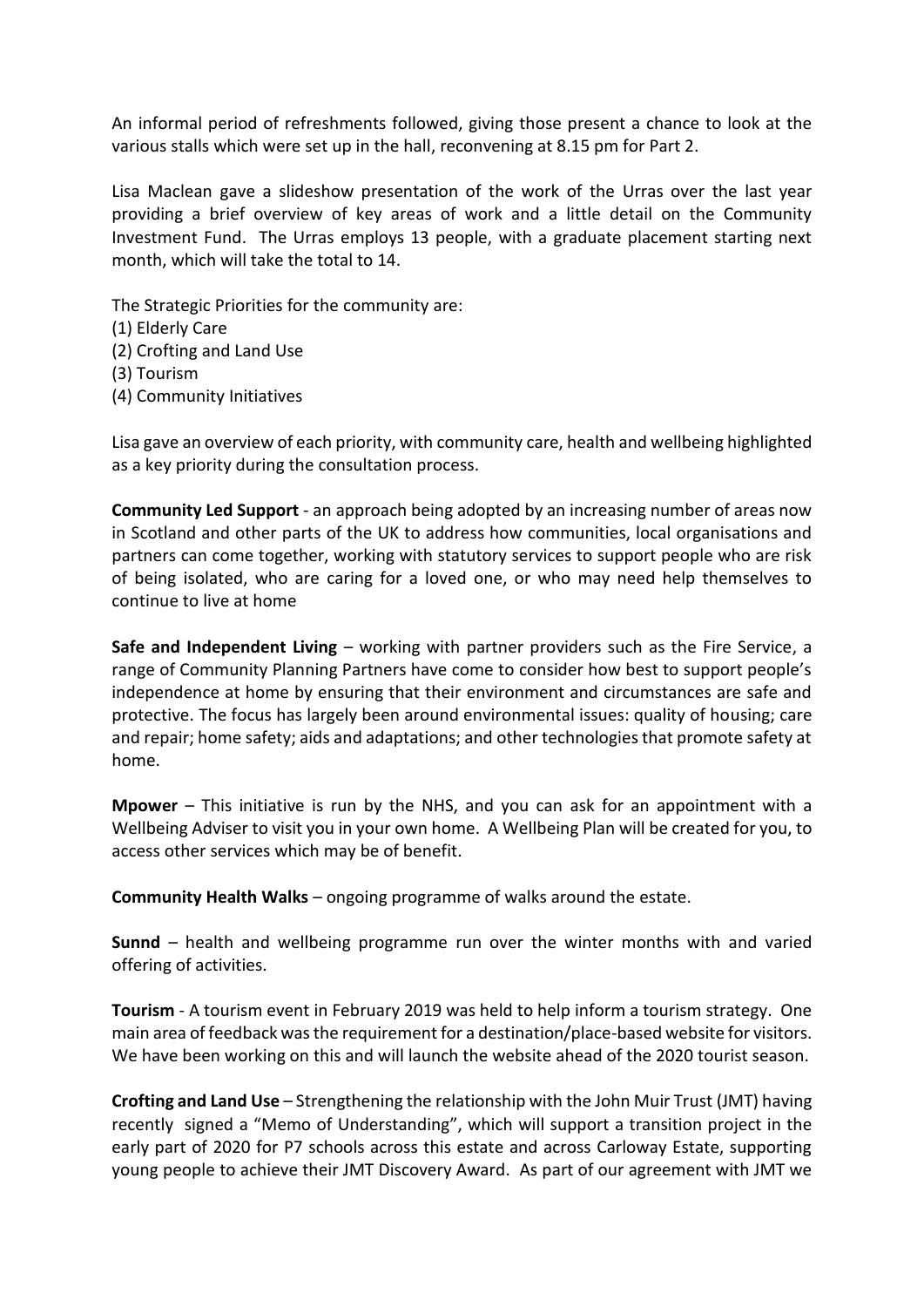hope to be able to offer a Ranger Placement post in partnership with other land trusts. We continue to manage all estate administration, continue to work with RSPB at Loch Stiapabhat and continue to undertake habitat management as part of our land management commitments

### **Community Initiatives**

Outdoor Sessions **–** Plòigh Programme delivered, in collaboration with RSPB, Sporsnis, GAIN and Taigh Dhonnchaidh, giving a full and varied programme of activities over the school holidays with over 156 attending the sessions.

Dùthchas – lots of visitors attending along with members of the local community. It has been nominated for event of the year by Bord na Gaidhlig and Daily Record awards.

**Energy Efficiency Project** - The Community LED by Energy Champions project is being run Carloway Estate and ourselves, working in partnership to offer free support to residents of both estates. It is funded through funding granted through he Climate Challenge Fund.

**Community Investment Fund** – Handout on each chair detailing fund activity since set up. The following funds have been awarded to date:

| £56,420  |
|----------|
| £46,572  |
| £158,543 |
| £80,000  |
|          |

Income from the turbines goes into the Community Investment Fund, with 91 projects assisted and all align with strategic priorities.

Catriona Hill, CH Architecture was introduced as guest speaker. CH Architecture focus mainly on community projects and are working with UOG to rebuild the business centre in Galson.

A powerpoint presentation was provided detailing the following:

- 1. Brief for the building.
- 2. Spatial arrangements
- 3. Timescale planning application formally lodged with building warrant to be submitted by end of December. Tender submissions by end January 2020 and looking to be onsite before the summer with a 6 month construction period. There will be space set aside for 4 campervans and toilet block, but these will be in Phase 2 of the project. New foundations are needed but the building will be sitting on the original floor plan albeit a slightly larger one.
- 4. Proposed plan of the building and materials.

Agnes thanked Catriona for her presentation, and encouraged the audience to ask questions, with the following responses:

• Circle outside of the building could be used as an outside event space, once ground is levelled off.